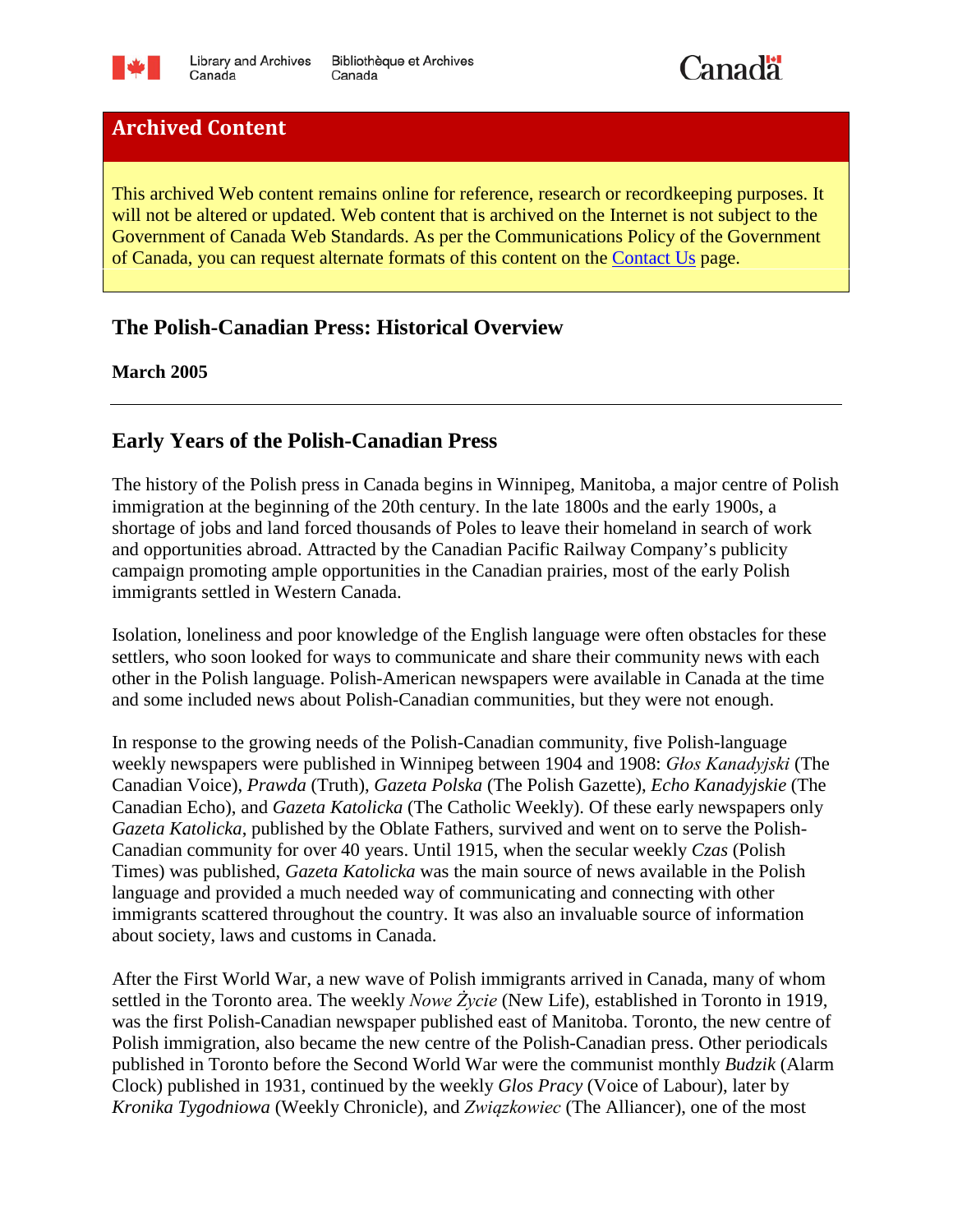



successful Polish-Canadian newspapers in Canada. The publication first appeared in January 1933 as a very simple mimeographed monthly.

The first Polish periodical to appear in Montréal was the weekly *Słowo Polskie* (Polish Word) published in 1930.

Over the years new periodicals continued to be published (even during the Second World War), mainly in Toronto, Montréal and Winnipeg. Although most of the Polish-Canadian periodicals focused on providing news and political articles and commentaries, some were dedicated solely to arts and culture, Polish-Canadian youth issues and activities, religion, sport, business and alternative news.

Today Polish-Canadian newspapers and magazines are published in almost all major Canadian cities. Some use the Internet to reach readers across Canada and abroad.

More information on the Polish-Canadian press can be found in Victor Turek's book *Polish-Language Press in Canada* (1962) available at Library and Archives Canada (see Sources).

# **The Library and Archives Canada Collection of Polish-Canadian Press**

The Library and Archives Canada collection of the Polish-Canadian press includes most of the titles published in Canada, starting with *Gazeta Katolicka*. Because of the unique role these publications played in the lives of Polish immigrants, they offer today's readers much more than past news stories. Historians, sociologists, genealogists as well as lay readers can find a wide variety of information included in these periodicals:

- History of early Polish settlements, in particular those in Western Canada, described in letters of Polish immigrants, news articles, and community announcements and reports
- Numerous lists of names of Polish immigrants: donors for various causes; prize winners; individuals sought by Polish Consulates in Canada and abroad; passengers on European ships arriving in Halifax; members of Polish-Canadian clubs and organizations, newspaper and magazine subscribers; business owners and professionals; Poles killed or wounded during the First World War; children who received first communion or highest marks on exams; missing person ads
- Wedding, anniversary, birth, and christening announcements (some anniversary announcements include a short history of the couple, a description of the community they lived in, and description of the celebration)
- Obituaries
- Emigration experiences described in letters and articles
- Profiles of Polish-Canadian soldiers fighting in the Second World War
- Some news about Poles and Polish settlements in the United States

Also included in this collection are professional and organizational bulletins which offer not only professional articles and organization reports, but members' names, addresses and profiles, personal stories and announcements, and community information.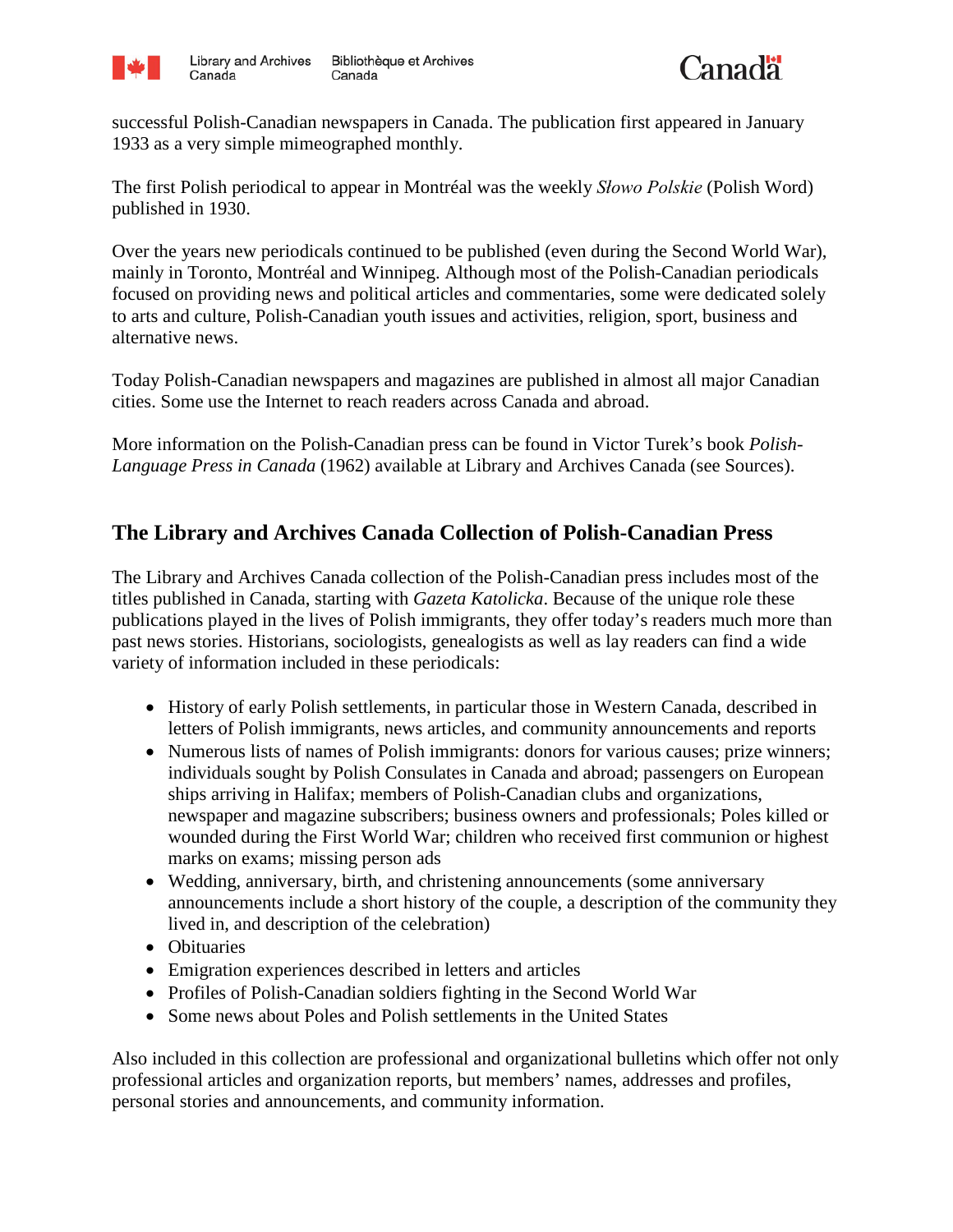



The contents of these periodicals vary greatly. Although some titles offer mostly news stories and articles originally published elsewhere, other titles are filled with valuable information which may not be available anywhere else, such as letters from readers, personal stories, community reports and announcements.

### *Gazeta Katolicka*

Among the 92 titles available in the Library and Archives Canada collection, *Gazeta Katolicka* is worthy of a special mention. Because of some of its content and contributors, *Gazeta Katolicka* is a unique newspaper in the history of the Polish-Canadian press and perhaps a unique product in the history of Polish immigration in Canada.

In the first issue of *Gazeta Katolicka,* its editors asked readers to share their stories with others. "Write like a friend to a friend and it will turn out," they encouraged, knowing that most of their readers had little education and may be hesitant to write letters to a newspaper.

Readers from the prairies and from the rest of Canada responded by writing about their lives and communities. They wrote about their journeys to Canada, their loneliness, their joys and sorrows, victories and disappointments, and lessons learned. They wrote about their settlements providing details such as how many Polish-Canadian families there were; how their communities were growing and developing; whether they had a church or a school; who their neighbours were; and what they were planning for the future.

Articles included in *Gazeta Katolicka* show Poles in Canada becoming Polish-Canadians, learning their rights, obligations and responsibilities, and finding their own place within Canadian society. *Gazeta Katolicka* is a collective diary of Polish immigrants who left one homeland and helped to build another.

## **About the Annotated Bibliography of Polish-Canadian Periodicals**

The [Polish\_Bibliography\_WEB.doc]Polish-Canadian Periodicals at LAC, 1908-2005: Annotated Bibliography includes all Polish-Canadian periodicals available at Library and Archives Canada for the period 1908-2005. Each title was reviewed for content. The principal types of information found in each are listed.

#### **Sources**

Avery, D.H., and J.K. Fedorowicz. *The Poles in Canada*. Ottawa: Canadian Historical Association, 1982.